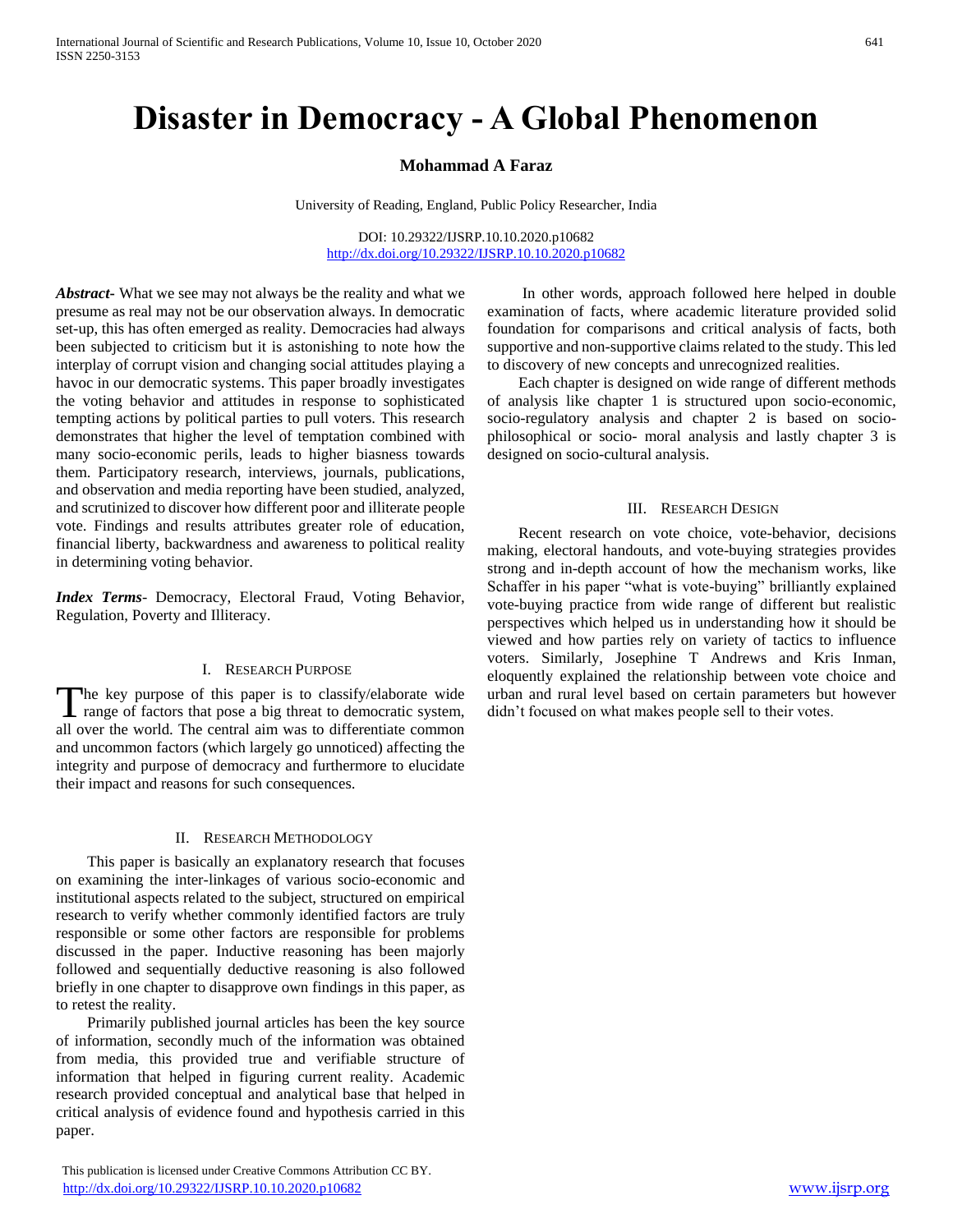

 Moving further, the primary purpose of Jenny Guardado R and Leonard Wantchekon's paper, "Do electoral handouts affect voting behavior" was to estimate or assess the impact of handouts on voting behavior. A number of socio-economic parameters were studied to estimate.

 The first Venn diagram depicts the approach followed in this paper and the second diagram showcases the approach generally followed to study the voting behavior.(among other approaches). According to this approach, political parties are at the center-stage during the election process and are explicitly engaged in persuading people to vote of them in exchange for cash for vote. And furthermore this approach helps in assessing the impact of such handouts on voting decisions, in uncovering types of different strategies followed by parties and other crucial aspects.

 The approach followed in this paper (the first Venn diagram) is based on socio-economic and socio-regulatory parameters, where people are at the center of study. Based upon non-economic, economic and administrative parameters; reasons, impact assessment, behavior, social attitude, socio-moral aspects (related to problem), consequences are critically analyzed. This approach helped in discovery of new concepts based on real and most commonly observed events in our society, which unfortunately escaped from mainstream focus due to its complex nature and common occurrence

 $\overline{a}$ 

# **Research Benefits**

 This paper offers 5 great benefits to numerous fields like science of voting, public policy, regulatory science sociology, and political science. Primarily helps in identifying various voting practices that were largely unrecognized and their impact at local, national and global level, secondly helps in finding loopholes in policy design and more critically in implementation of laws, thirdly, this paper helps in gauging impact of regulation on social attitudes and social actions, fourthly highlights cause and effects of interaction between institutions and society and finally critically analyses behavior and outlook of current day political parties across the countries.

# **Research Questions<sup>1</sup>**

- 1. Why electoral fraud exists?
- 2. Why people sell their Votes, irrespective of their socioeconomic conditions?
- 3. What role morality play in electoral fraud?
- 4. How many different forms of unrecognized voting exist?
- 5. How to eradicate electoral fraud from a global perspective?

# IV. INTRODUCTION

 Democracy is one of the dominant system of governance today. There are  $123$  democratic<sup>2</sup> countries in the world (Magazine B. , How Many Democratic Nations Are There?, 2013). Nearly ½ of the world's population, close to 3 billion live on less than \$2.50 a day, 781 million adults and 126 million youths cannot read and write a simple sentence. Women accounts for 2/3 of the total population. In 2014, Elections took place in almost 21 countries in African continent. Almost 6-10 national level elections were held in Asia. A total of 15-18 elections were held in Europe including parliamentary, presidential and local. 5 elections were held in Latin America in countries like Brazil [Voter Turn-out Ratio 80%] Colombia [44%] Uruguay and other. In Central American Region Costa Rica and Panama were the 2 regions where elections were held in 2014. In the Oceania region 3 elections were held. And In Northern America no general elections were held in 2014.

 For the smooth functioning of democracy, or for true and impartial reflection of people's choice in a democratic country, recognition of the value of democracy and its real reach must be well understood by the people. Franklin D. Roosevelt, had said, "Let us never forget that government is ourselves and an alien power over us. The ultimate rulers of our democracy are not Presidents and senators and congressman and government official, but the voters of this country".

 This explains the primacy of a system which is chosen and governed by the people and that is based on the pillar of voting. Moving beyond the argument for or against democracy, its functioning and its achievements, what is more important to understand is what makes up the decision to vote and what inspires to vote for the majority of people around the world.

<sup>&</sup>lt;sup>1</sup> Bunch of countries are considered together

<sup>2</sup> Democratic Country: A type of Government in which people choose their leader by voting. A system where elections are held periodically and every citizen has right to vote during elections.

<sup>-</sup>No distinction has been considered between republican and democratic country, as this paper does not go beyond voting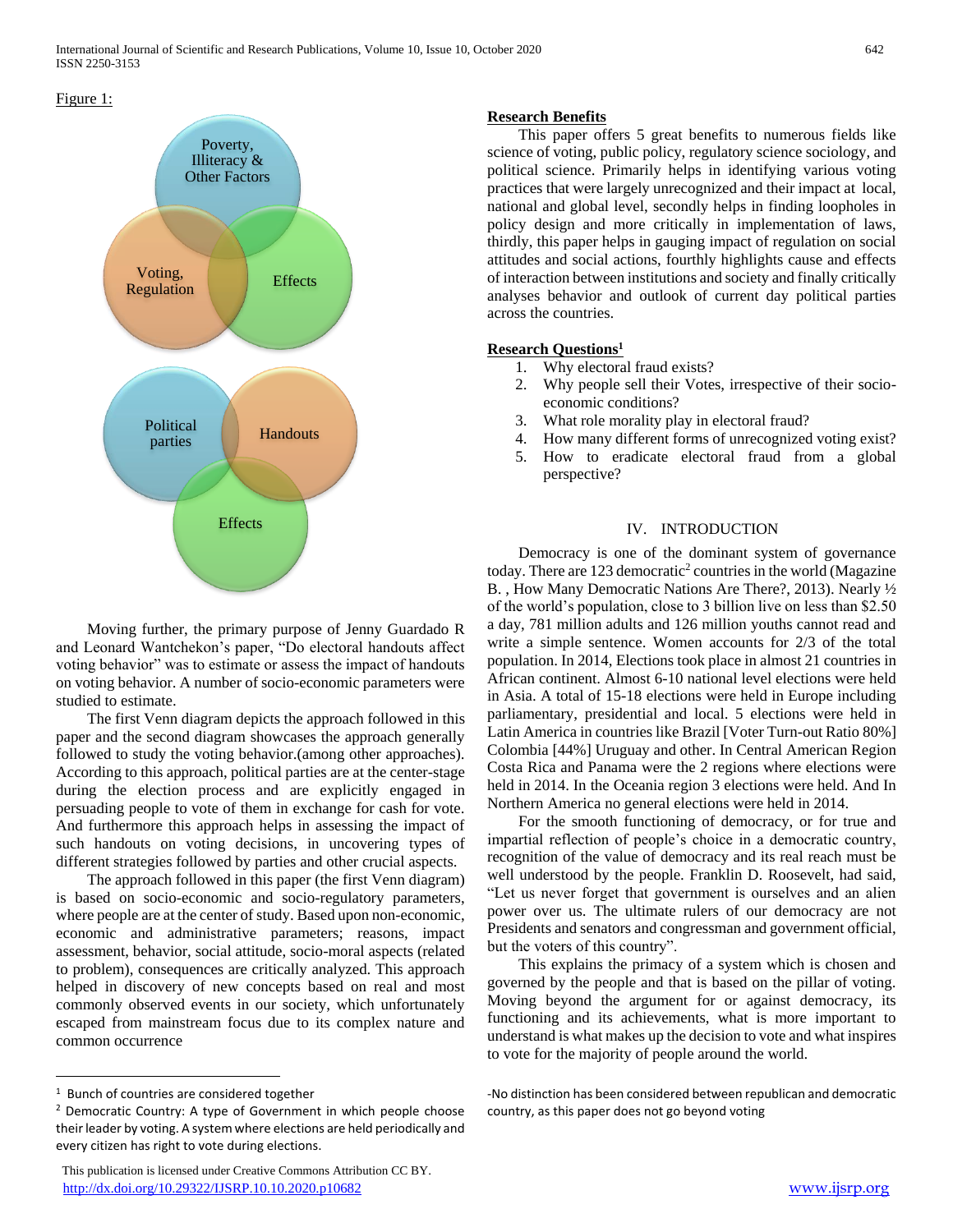John F. Kennedy cleverly remarked on voting by saying "The ignorance of the one voter in a democracy impairs the security of all". If one voter's decision would cost the future of entire society then the question arises why would he take such a decision? Philosophically, the voter is delivering his/her ignorance than the vote rather. Ideally, it is the pool of knowledge, logic behind reasoning and ethicality of preferences that shape up the decisions that are made and actions taken. The centrality of this issue is ironically contrary to the general belief in voting and voting decisions as said above.

 Voting is perceived as an instrument for change, prosperity, peace and harmony in democratic state, but sometimes evidence suggests that the situation seems to greatly contradict entirely to the philosophy of voting Evidence suggests that regulatory vacuum and feeble enforcement tends to tilt social attitudes and influence their actions, creating a vicious cycle where market for rights is booming and fortunes of buyers are bright.

 The examination of social attitudes and its impact on political situation, governance, economy, foreign relations and global peace needs a wide range of different standards and methods of analysis, which has been followed in this paper to find out actually what's happening and why. Furthermore evidence tend to suggests political parties in some countries view governance from a different angle and try to exploit it for their secret agendas, against principles and purpose of democracy and by gravely overlooking people's will. This stems from the ugly fact related to absolute negligence in implementation and administrating laws enacted. These is high degree of correlation between social behavior, voting decisions, regulatory set-up and its reach, future of the country and global situation. Voter's decision and government actions and policies play a significant role in maintaining or improving bilateral or multilateral economic, social, cultural relations but when political parties loss their vision and turn more ambitious towards national political supremacy then things tend to wither badly.

 Disaster in democracy is mixed up analysis of behavior of political parties, their ideology, tactics, social attitudes, institutional set-up, efficiency in governance and impact of all these on people, society and world at large. Though brief critical analysis has been performed to uncover the reasons and impact of all these due lack of statistical data but this paper provide deep insights. On the other hand, by keeping regulatory loopholes to some extent intact, political parties in most of countries have resorted to corrupt practices where they open up market of voter's right (i.e. vote) and operate like a big Corporation working on full capacity.

 To understand the entire mechanism, first we need to understand briefly how socio-economic situation in some countries paving the way forward but before that it is necessary to understand what tactics political parties exercise to exploit the regulatory vacuum and socio-economic circumstances. Below are the some of the few examples of activities that act as a persistent threat to principles and integrity of democracy.

 "Nigeria's Political parties bribe voters with rice" (Moore, 2015). "In the year 2006, Government of Tanzania banned election handouts during election campaigns". (news, 2006). "The chairperson of legal affairs committee of parliament Kezzia Msukwa has called on electoral stakeholders to fight for criminalizing of handouts in the electoral process so that only aspirants who have real issues to offer to the public should make it in the forthcoming tripartite elections" (Times, 2013). "Helsinki voters won't be getting much free coffee this election season, after the city banned parties from handing it out in major marketplaces." (News, 2015). "Tories accused of trying to bribe pensioners with pre-election handouts" (Grice, 2015)

 "In Thailand, thirty percent of household heads surveyed in a national sample said that they were offered money during the 1996 general election" (Schaffer, Clean elections and the great unwashed, vote buying and voter education in the philippines, 2005). "Voters in Taiwan of different ethnic backgrounds approach politics in distinctive ways, revealing modern echoes of conflicts beginning even before Chiang Kai-shek's retreat to the island in 1949". (Ching-Yuan Lin, 2007) "Recent elections in the United States provide example of turnout buying. During the 2004 election, five Democratic Party operatives in East St. Louis were convicted in federal court for offering cigarettes, beer, medicine and \$5 to \$10 rewards to increase turnout of the poor". (Nichter, Vol 102 Feb 2008). "Indian Voters expect more handouts as parties compete to outdo one another with costly pre-election "gifts". This practice is, of course, explicitly forbidden yet routinely pursued" (Vaishnav, 2014).

 The exertion of influence to vote in their favor naturally suppresses the "free will" of the voter and does not reflect his/her preference. Political parties often attempt to pursue voters for political gain. These events reveal the magnitude of vulnerability and depth of complexities prevalent in some countries. But it should be acknowledge the fact that not all countries listed or discussed in this paper may equally be vulnerable to these problems but to project the reality and grasp the entire subject it is worth noting these problems.

 Perhaps this paper is not limited to vote-buying strategies and tactics it goes well beyond and finds out why it happens and how. Furthermore it presents complete picture of how the entire mechanism works and how voting decisions are made across wide range of countries discussed. The nexus between voting, elections, results, policies, politics, international relations and ultimately world peace greatly rests on how we chose our governments and how well they deliver to their promises.

 Disaster in democracy is based of precise observation; hard core evidence and broad analysis which attempts to bring global community together and rededicated ourselves to build global consensus and a mechanism where reach and impact of democracy is fair, unbiased and ethical. This is because, every vote and every human being whether working in a landfill or Parliament, has the equal right when it comes to voting and should get fair degree of opportunity to express his/her will freely during elections.

 Many different kinds of voting have been mentioned in this paper which may affect the system, future and which requires global attention and dedicated effort so that systems entirely get refined and deliver their true proposes. This paper is been designed to empower and strengthen global democracy, based on microlevel constituency, province or district and national level evidence and analysis.

# V. BENEFIT VOTING

 Difference between Vote-Selling and Benefit Voting is very thin and bleak, and thus remained unrecognized, but both have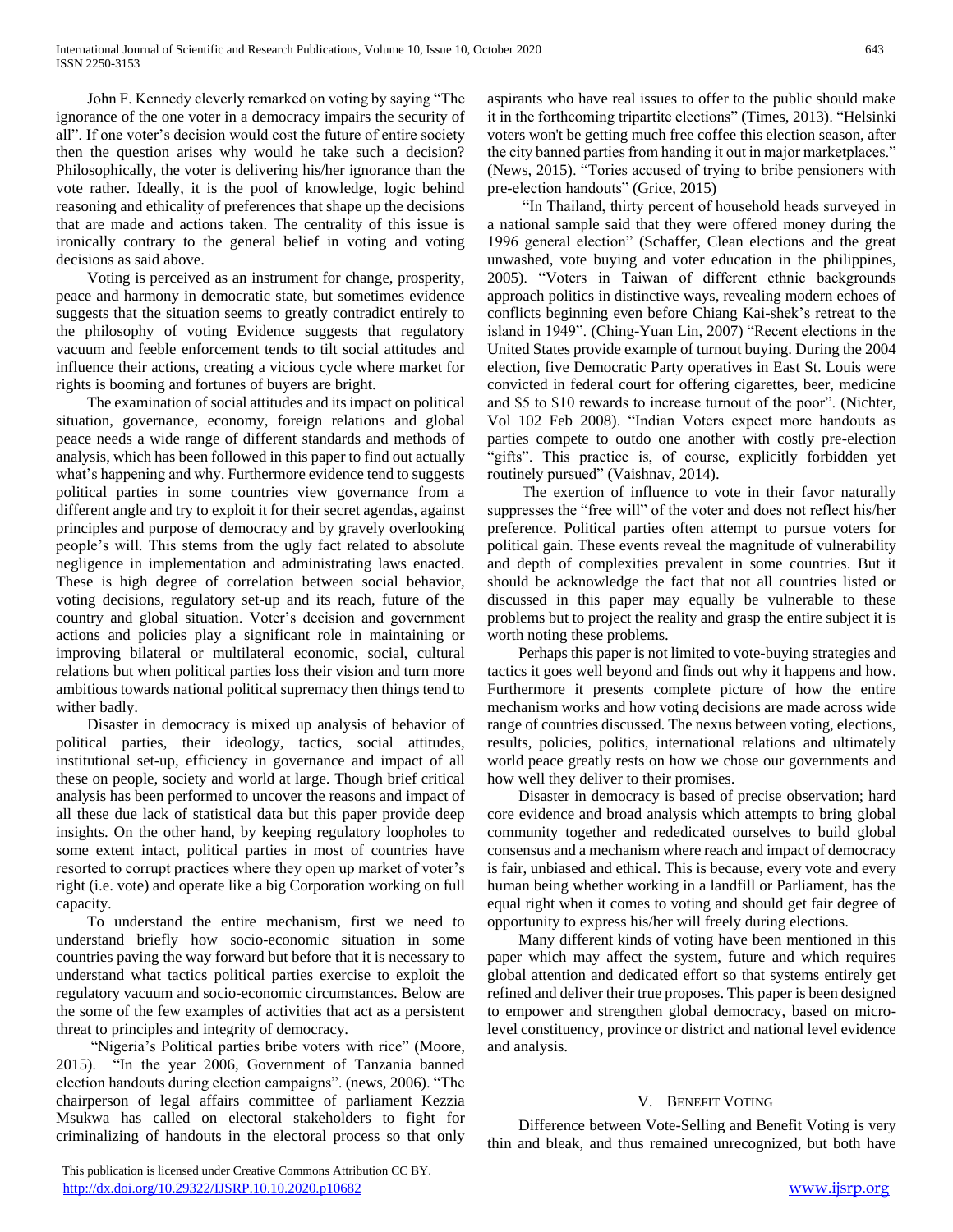certain distinguishing characteristics that help us differentiate both. The practice of benefit voting relates to the tendency of a voter to seek material (or any) benefit or other help in exchange of their vote for a particular party during elections. Broadly, it is general and willful act to obtain something, that leads to vote trading activities and on the contrary, practice of vote selling is largely based on exertion of influence and persuasion by a party. Even in case of benefit voting party's influence remains key but wide range of other different factors creates a situation where people tend accept it more openly. Benefit voting in other words, is a kind of general phenomenon, where people generally expect or ask for something for their vote regardless of their socioeconomic condition. More precisely, benefit voting is a sort of evolution in vote-selling activities due many socio-economic, institutional and regulatory loopholes. Benefit Voting is a common occurrence in many democratic countries where people expect something in return of a vote; this is not just because of poverty.

 In case of vote-selling, voters are usually tempted to trade by political parties and on the contrary in case of benefit voting, voters generally seem to seek, or ask any benefit for their vote. But in both the cases selling vote will be central. Benefit voting explains vote-selling from socio-regulatory perspective and whereas vote-selling explains it from socio-economic stand-point. In other words, vote-selling as we generally know, is prevalent because of certain-socio economic problems but benefit voting is gaining momentum due certain regulatory aspects, where both poor and non-poor try to get immediate material help or any other gain in return of their votes.

 Literature on voting behavior or more precisely voting behavior under electoral handouts focuses to large extent on after effects of electoral handouts based on socio-political or other model. But owing to shortcomings in methodologies and statistical evidence, many critical questions remain unanswered like what drives voters to sell vote? And do voters seek benefits for voting? This chapter however attempts to answer this key question based on socio-regulatory and socio-economic analysis and answers the questions like why people trade their vote from demand and supply perspective.

 Simeon Nichter in his paper brilliantly distinguished the vote-buying and turnout buying but from distributors perspective based on certain objectives; certainly ignoring the supply side. And Susan Stokes classic work assumes that political parties' targets people "who are moderate oppressors".

 "Vote-buying is defined as a transaction whereby candidates distribute private goods such as cash and gifts in exchange for electoral support or higher turnout" (Wantchekon, 2014). Concept of benefit voting captures the phenomenon from the voter's perspective and whereas the above definition covers it from distributors perspective, but ironically from either way it's prevalent and active mechanism.

 A person admitted that, " voting for a generous candidate in the most recent local elections: she and her friends got a taxi ride to the polling station, cash, saris, prayer utensils and a free trip to a famous temple" (Magazine E. , Illiterate Voters, Making thier Mark, 2014). The generosity viewed here is fundamentally based on certain short term offerings made by parties, which furthers proves that people generally accept offerings made by the party, furthermore it also proves that central focus of people during elections is material generosity then policy oriented progress, direction and development; as political parties are expected to deliver after assuming the office. In an another instance, "Politicians and their aides in Tamil Nadu and Andhra Pradesh admitted to violating election law to influence voters in the 2009 Lok Sabha polls through payments in the form of cash, goods, or services" (Hiddleston, 2011). First evidence shows the view of public in general (at particular location) and the second evidence explains the same phenomenon from distributors perspective, but both cases explicitly shows what methods and tools parties use to influence people and how political parties view elections.

 From analytical standpoint, the first evidence presented above is related to benefit voting because here a candidate is viewed as generous since he's offering taxi ride and other things and furthermore in second case related to Tamil Nadu state presented above is an example of tempting voters to "sell".

 Recent parliamentary elections held in Uganda, sets out clear examples that precisely distinguish vote-selling and benefit voting. "A bar of soap or a bag of salt is sometimes what decides how a person votes in Uganda" (Segawa, 2016). This again is evidence of political persuasion or corruption similar to what we noticed in case of Tamil Nadu state above and this is not benefit voting. "I never won because I never gave money to voters" (Segawa, 2016). Ironically this statement explains how voters are trying to obtain or get something for their votes and this evidence also explains the efficiency of law implementing agencies.

 In other words, only if strict laws that are in place in Uganda against any sort of electoral fraud had been implemented stringently then the people would not have demanded something from the candidate, this clearly shows there is failure in implementation of the law and this clearly anchors the expansion of benefit voting. "Ugandans always demand money when they see political candidates" (Segawa, 2016). This is perfect example of benefit voting and how this evil system is thriving.

 Benefit voting is a function of many complex set of variables both economic and social among other. In other words benefit voting is a materialistic voting behavior emerged due to wide range of socio-economic and regulatory factors which remains the same for most of the countries and relevant to many regions specifically around the world. "Voting behavior can be attributed to several well-known factors such as socio-economic status, gender, ethnic group, religion, and psychological factors" (Ching-Yuan Lin, 2007). As in general, voting behavior can be attributed to many factors, similarly benefit voting rests on series of identical factors. Benefit voting is a sort of behavior where people *naturally*  expect something for every vote. This is due to confluence of multiple factors has created a situation where it is considered normal. More clearly benefit voting has become an acceptable norm in general, where people tend to accept open vote-buying activities clearly violating the law and indirectly engage themselves in supporting such activities.

 At first, 3 key reasons will explain the extent of vulnerability and its impact. These 3 key factors that inarguably lead to benefit voting are,

- *1. Hard core poverty*
- *2. Illiteracy*
- *3. Regulatory weakness*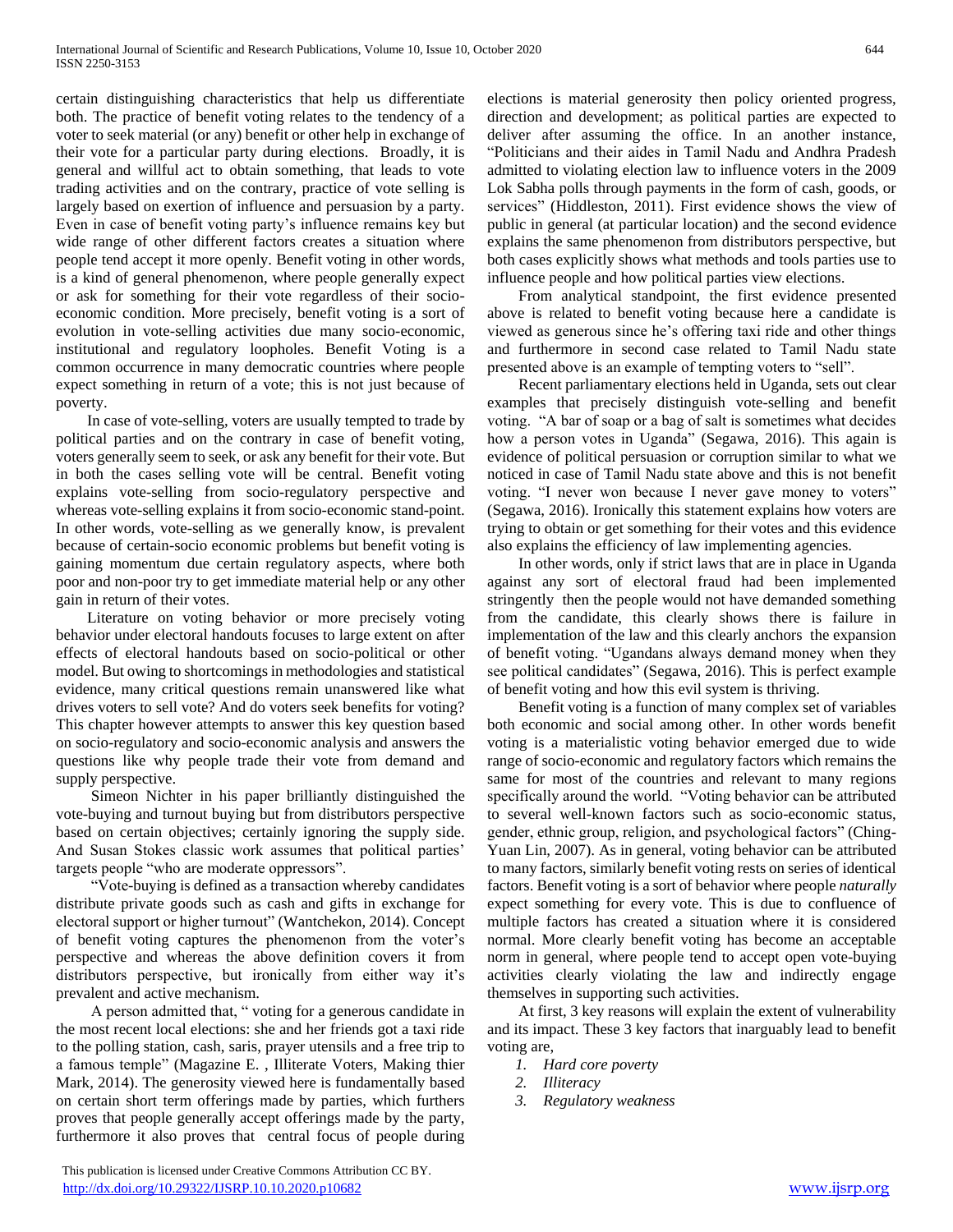Casting vote for certain material gain or more precisely selling vote for certain monetary or material benefit without consciously assessing the impact, its importance and its consequences for such action, has evidently created a vicious phenomenon that is prevalent in many countries. Combination of poverty and illiteracy creates a grave impact on voting decisions especially when regulatory environment is weak and process of reform is slow.

 In other words, Poverty and illiteracy is a disastrous combination that gradually isolates the society from being aware and act on their decisions, this naturally leads a situation where the possibility of delivering someone else's interest will be high and furthermore it promotes wide spread vote-buying activities. **.**  "Extreme poverty is defined as those whose standard of living is insufficient to meet their basic nutritional requirements even if they devoted their entire consumption budget to food." (Survey G. L., 2014). As this research is fundamentally designed to uncovers how poorest of the poor vote and how parties try to influence their entire electorate, it is worth noting what exactly "extreme poverty" is and how does it affects the political behavior**.** Primarily it is the lack of considerable knowledge in judging and identifying the methods of assessment for judgment for voting that leads to weak or undesired outcomes in the country.

 This stems from the fact that hard core poor people usually lack elementary facilities and access to source of information. "The poor will continue to trade their loyalty for bags of rice and odorless fufu, until egalitarian policies are implemented by the government. The onus is on the poor to use their conscience and not vote for tentative bag of rice, because poverty is not getting off the land anytime soon under this hegemonic party in Nigeria". (Obafemi, 2014).

 For example, in 2013 in Cebu province Philippines, vote buying incidence were reported. Cebu being economically progressive cities in the country but poverty also goes hand in gloves there. "In Cebu city alone, 9,232 families are living under poverty out of 34,149." (Lorenciana, 2014). Incidence of vote buying in Cebu province represents the case of political persuasion to sell votes as we noted above in case of Tamil Nadu. And similarly the above Nigerian evidence represents case of voteselling rather than benefit voting because here people subject to hardcore poverty and lack of knowledge are "trading their rights "and not because we can get it easily as in case of taxi ride and Ugandan example above.

 Coming back to the topic, people with abject poverty are literally out of the realm of access to information and sources of information and knowledge that could have made them aware about the importance and practice of voting and how it has to be carried out. "Survey evidence also suggests that vote buying is more widespread amongst poor and uneducated voters" (Toke S. Aidt, 2015).Hard core poverty is situation where life every day is struggle. Struggle for nutritious food, for affordable medicine, struggle for health, for basic amenities like, clean drinking water, (in some places), and struggle for safe shelter. Hard core poverty is such a disastrous situation where gradually people tend to isolate themselves from main stream educated and financially sound communities owing to nature of their occupation or standard of living.

"Vijay\*<sup>3</sup>, a rag picker in the Govindpuri area of south Delhi, explains how the system of bribing voters works. During the Delhi Assembly polls, each house in our jhuggi was offered 1,000" (Vishnu, 2014) . This validates the fact that parties tend to target those people who are socio-economically weak and live in separate communities with poor housing and living conditions, to vote in their favor and this highlights the fact that poverty and illiteracy are the 2 primary reasons why people sell their votes and going beyond poverty and illiteracy it reveals how weak are the enforcement agencies are in the country.

 As in this case cash was distributed to buy votes, it means that parties tend to target low income people engaged in unorganized sector and comparatively in case of "free taxi ride" as we have noted above people expect some sort of unusual or totally unrelated "benefit" from their vote/s. these two evidence clearly distinguishes vote-selling and benefit voting. . "The non-manual occupations provide greater intellectual stimulations than the manual occupations, giving therefore greater access to information about registration and voting process and about voting issues" (Venezky, 1994) It means that there is a direct and strong correlation between occupations and creation of separate communities or localities slightly far away from city centers and affluent residential localities and ability stay well informed especially about practice and importance of voting.

 From the other eye, till now it's been found that vote-buying tactics are in full swing just because the organizations and departments overlooking elections and entire operative mechanism in these countries are weak or ineffective in curbing or even controlling this phenomenon.

 And secondly illiteracy alone also plays a central role in voteselling activities. But in this section, brief analysis of impact of illiteracy on voting decisions is explained and in the 3 chapter detailed analysis of impact of illiteracy on voting decision are considered at length. "Illiterates are also more likely to be persuaded to sell their votes, or tricked or intimidated into voting for crooks and thugs". (Magazine E. , Illiterate Voters, Making thier Mark, 2014). Being poor imply being less aware [with regards to importance of voting and voting decisions] and being illiterate implies lesser opportunities to stay well aware, and thus being less-aware exponentially expands the possibility of easily being carried away with someone else's interest, as we have seen above.

 "Illiterate citizens inevitably lack in awareness and reasoning skills. How can we expect a voter to make an informed decision when he/she is unable to even read a newspaper? Illiterate voters are easily misled." (Ghosh, 2013). But destitution coupled with illiteracy makes it impossible for these people to engage themselves in news reading or watching. "Analyses of media coverage of campaigns have found newspapers to present the greater range and in- depth issues, to have partisan bias, and to require readers to engage themselves more actively and more creatively" (Venezky, 1994). Furthermore watching news requires television but as these people are struggling to find a proper shelter or nutritional food for their families who labor usually in fields, factories or sometimes in mines or sometimes in brick making centers find it increasingly unaffordable. People who are poor, lack access to education and thereby lack opportunities to enhance

 $\overline{a}$ 

 $3$  Not the real name

This publication is licensed under Creative Commons Attribution CC BY. <http://dx.doi.org/10.29322/IJSRP.10.10.2020.p10682> [www.ijsrp.org](http://ijsrp.org/)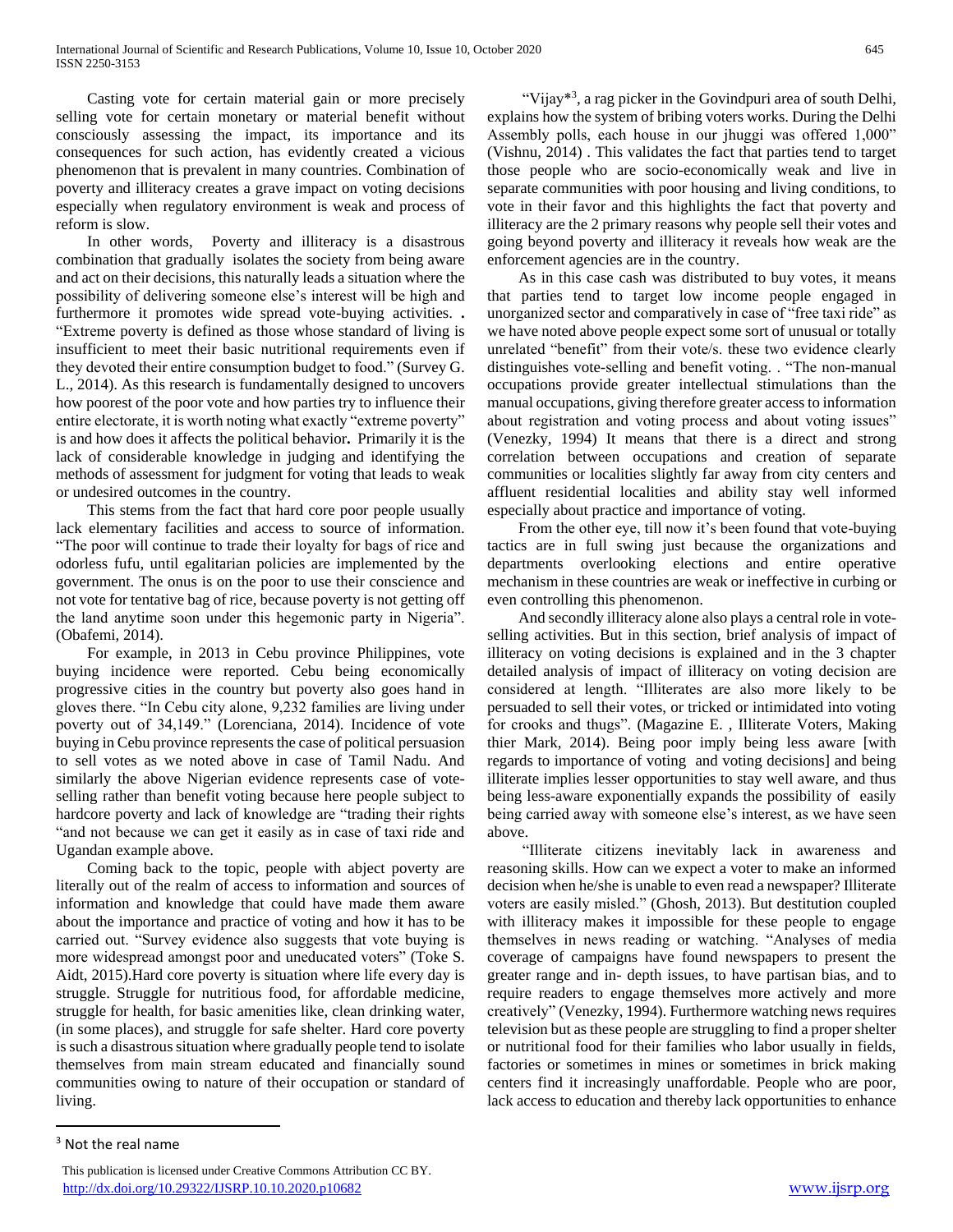their understating and thirdly people with combination of narrowed economic opportunities and broadened poverty naturally loses desire to understand the whole cycle that invariably puts them under precarious situation where they act on some else's interest.

 Coming back to benefit voting phenomenon revolves around three important events and circumstances.



 "Selling your votes makes for bad governance, encourages corruption and is very likely to keep some of best potential candidates from running for office" (Cheeseman, 2015). Disparity between societal aspirations and political actions will be widened because party who won the elections based on vote-buying and will be less concerned and more negligible and delivers something which does fit into the aspirations of the people.

 All these circumstances create opportunities for political parties that eventually lead to a phenomenon where the democratic values and code of functioning gets badly affected, leading to disastrous consequences. Political parties seems to have commercialized the whole system of electoral process and democracy where they intentionally target vulnerable people to vote in their favor, but due to lack of statistical matrices we cannot conclude that only the vulnerable people sell their votes, and since we have seen examples where people intentionally expect something in return of their than in this case it would be totally incorrect to say that only poor and illiterate people sell their votes.

 Benefit voting is essentially a kind of general behavior where expect something material gain or something and readily agree to sell their votes due certain shortcoming in implementation of laws, due certain socio-economic factors as discussed, and these days benefit voting has become more common than voteselling. The degree of vulnerability (in terms of regulatory and implementation mechanism) decides the game in democratic setup. "I think candidates give out money not because they particularly think it's a great way of winning an election, but because voters demand it" (Cheeseman, 2015) . The view that mostly poor and illiterate people to sell is parochial to some extent because evidence suggests many people out of the circle of poverty and illiteracy tend to sell vote, as we have seen above.

 Furthermore, I observed a strange phenomenon during by polls in Gulbarga (My native place) district India, contrary to the

 This publication is licensed under Creative Commons Attribution CC BY. <http://dx.doi.org/10.29322/IJSRP.10.10.2020.p10682> [www.ijsrp.org](http://ijsrp.org/)

general belief that poverty and lack of knowledge makes people to sell their votes. I noticed that people (few people) voted to those parties who offered "free pick and drop" facility to the polling station who were educated and financially sound. And furthermore even the hard core poor and illiterate section of society generally followed the same practice. But not all people had the same attitude and lot of people casted their votes without any "benefit". This evidence strongly suggests that there exists a considerable difference between vote-selling and benefit voting. . And the biggest shortcoming of this research is that it does cannot classify vote-selling groups or people based on certain economic or socioeconomic parameter as no reliable statistical data is available today.

 From analytical standpoint, examination of this nexus and its after effects might lead us to point where one would ask, who are responsible for all these? Parties? Vulnerable society? If vulnerable society has been alleged with unethical behavior than what about political parties? If only they had introduced wide range of electoral reforms while in power, then the question of vote-selling and buying hadn't been shaped at all.

 All democratic countries have prohibitive laws, but the feeble implementing mechanism has greatly favored the parties. According to Institute for Democratic Electoral Assistance, in "South-Asia more precisely in countries like Srilanka, India, Maldives, Iran, Nepal, Bhutan, Bangladesh and Pakistan votebuying is completely ban." (Assitance, 2015). On the contrary, we have witnessed wide-spread vote-buying activities in India & Pakistan, this highlights the fact even though stringent laws are in practice but implementation is absent. This is the third most critical factor that boosts electoral fraud and misrepresentation and most importantly benefit voting as noted above.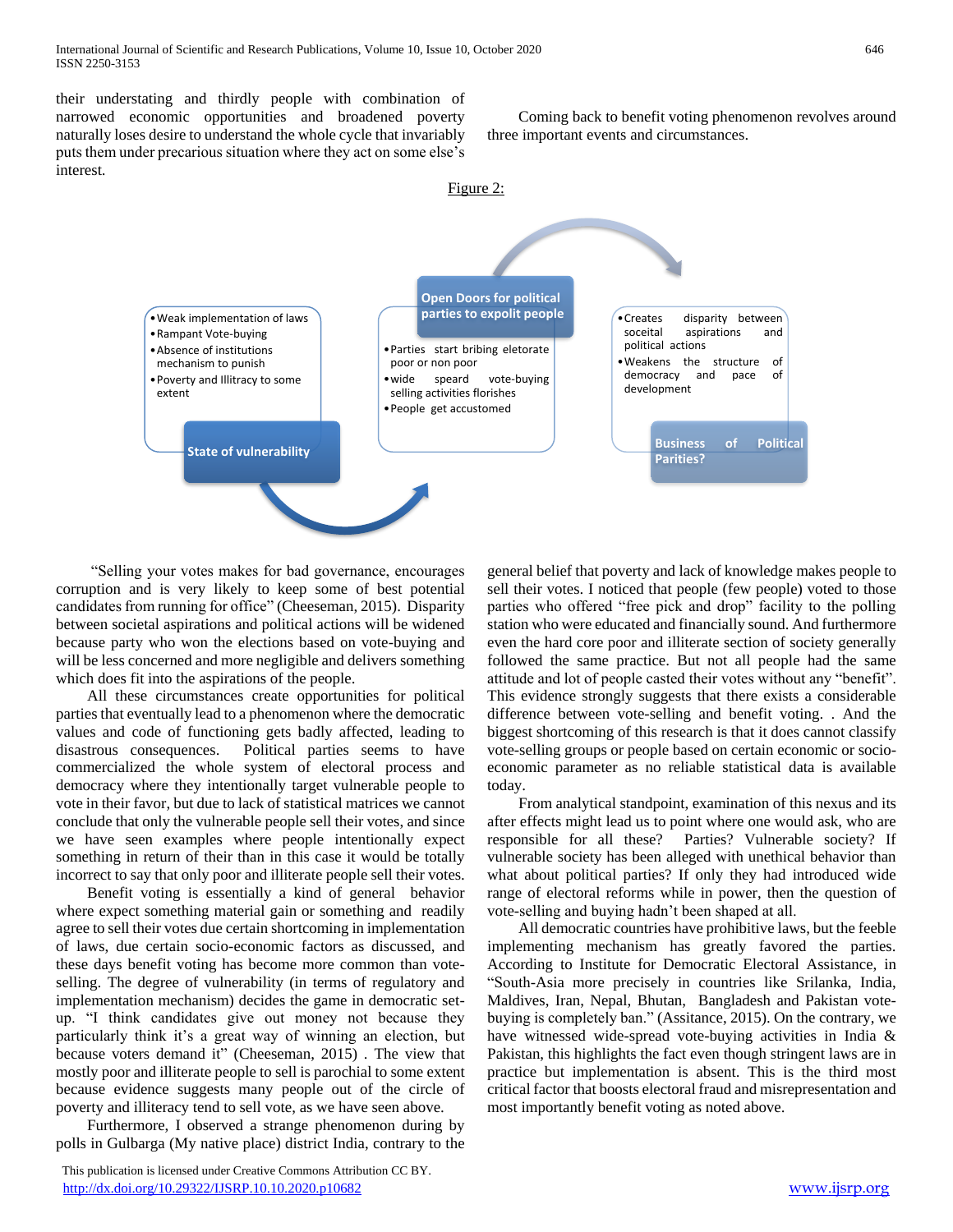For example, "it is a punishable with imprisonment" (Assitance, 2015) in Chile and similarly in Ecuador "it is prohibited to for candidates to provide any type of donation or gift to citizens" (Assitance, 2015). In India bribery of any gift, or promise by the candidate and many other forms and activities are deemed to be corrupt. (Assitance, 2015). Contrary to this, we observed gross negligence of laws set in place by political parties and voters at large, and ironically at social level, it is widely acceptable in general. Selling vote on account of hardcore poverty or occupation or illiteracy is something different and trading votes for some immediate gains or benefit even though they are nonpoor and literate is something disastrous. Because we found that voters attitudes owing to weaker implementation of stricter laws (that are in place in many countries) created a situation where people especially voters have started demanding or asking something in return of a vote irrespective of their financial or literary conditions.

 This proves the fact that there is huge difference between vote-selling and benefit voting, which something related to social behavior, attitudes, effect of weaker law implementation mechanism. Socio-regulatory analysis is a kind of novel analysis where effect of regulation or laws on the society are studied and when applied to study voting behavior and attitudes where votebuying exists we found that it gradually leads to benefit voting .

 This chapter saliently also highlighted the fact that even after wide spread out cry in the media and academic circles, there is hardly in change in implementation mechanism in most of the countries and vote-buying is active. This interplay of set of unethical activities and vulnerable society (and partly due benefit voters) definitely impacts the process of democracy where eligible citizens supposed to be at the heart of government formation based on their free will, but we observed that greedy politicians, with blurred vision, and dishonest practices coupled with unethical social attitude of the electorate filled the environment with unjustifiable practices only desire to cling to power, has transformed the entire society into puppets of political fancies and hidden their agendas.

 In this chapter both vote-selling and benefit voting were studied in a mixed up style based on strong evidence for both and it was found that benefit voting is chiefly prevalent on account of ineffective regulatory mechanism and whereas vote-selling is because of socio-economic weakness. And furthermore this chapter showed us how gradually it turned into more common. Benefit voting is evolving phenomenon where even the non-poor and literate would expect something for their vote but whereas vote-selling occurs due lack of knowledge, resources for building knowledge and other factors as discussed above.

# *Someone Else's Interest*

 *Generally it is the socio-economic factors that create a vacuum of abstract among a particular class of society that leads to confusion and exploitation at the hands of political parties. The world over especially in countries where large income disparities exist and socio-economics gaps are wider in terms of occupation, earning, literacy levels, access to information; political parties rely on unethical ways to get on to the power.* 

 *The nexus between power and competition between political parties in light of democracy is unjust and heinous, that directly* 

*undermines that capacity, value and purpose of democracy leading to some disturbing questions like is democracy just a mechanism to govern the society by political parties? Or is it political parties deceive people in the name of democracy for their hidden interest?*

 *Nevertheless, the delivery of preference under persuasion of political parties doesn't reflect the true will of the people and leads to large disparities between what people want and what the state does. Many elections take place in Latin America and Africa but under the shadow of crime, riots, atrocities, rigging, reluctance to accept the electoral outcomes that has always results in social chaos, economic inequality, political destabilization, backwardness, stagnant economics, leading to increased improvishment, illiteracy, poverty, unemployment, civil wars, mass crime, assassinations and bribery.* 

 *If relationship between the state and society is based on fundamentals of equality, transparency, security and overall development, then proposition of disparities between society's aspirations and government's intentions and actions wouldn't had taken place.* 

 But it does not mean that the entire set of less-privileged more destitute people sell their votes more often. On the contrary to what we have seen above, many economically well-off people are found to be involved in benefit voting activities in many countries but due to lack of statistical data in every country we cannot classify them based on the standard of living, income or literacy levels.

 Furthermore it does not mean that people from all economic backgrounds sell their votes, perhaps moving beyond the realm of economics and law, philosophical analysis present some of the contradictory testimonials for the practice of benefit voting. The terminology of judgment refers to the actual capacity based on available resources, opportunities and understanding of poor and illiterate people. Values and judgment for action if shaped by ethics, then decision will be rational and unbiased to some extent. This aspect of voting will be discussed in the next chapter.

 Strength of moral, virtue and philosophical inclinations prohibit people from selling their vote for something. Here it is the question about economic opportunities and social engagement. It is very hard to define whether it is a process or outcome, outcomes are contradictory.

## VI. VALUE VOTING

 In the earlier chapter we analyzed reasons for vote-selling (from socio-economic standpoint) and reasons for benefit voting, but it would be completely inaccurate to say that all poor and illiterate people sell their votes, because evidence suggests that people will refrain from vote-selling and this chapter briefly elaborates those reasons.

 Value voting is a moral practice equally contrary to practice of benefit voting; entirely based on morality and values. Morality is considered to be the guiding principle for people's choice and action, a divine attribute distinguishing right and wrong. "Moral values are the standards of good and evil, which govern an individual's behavior and choices. Individual's morals may derive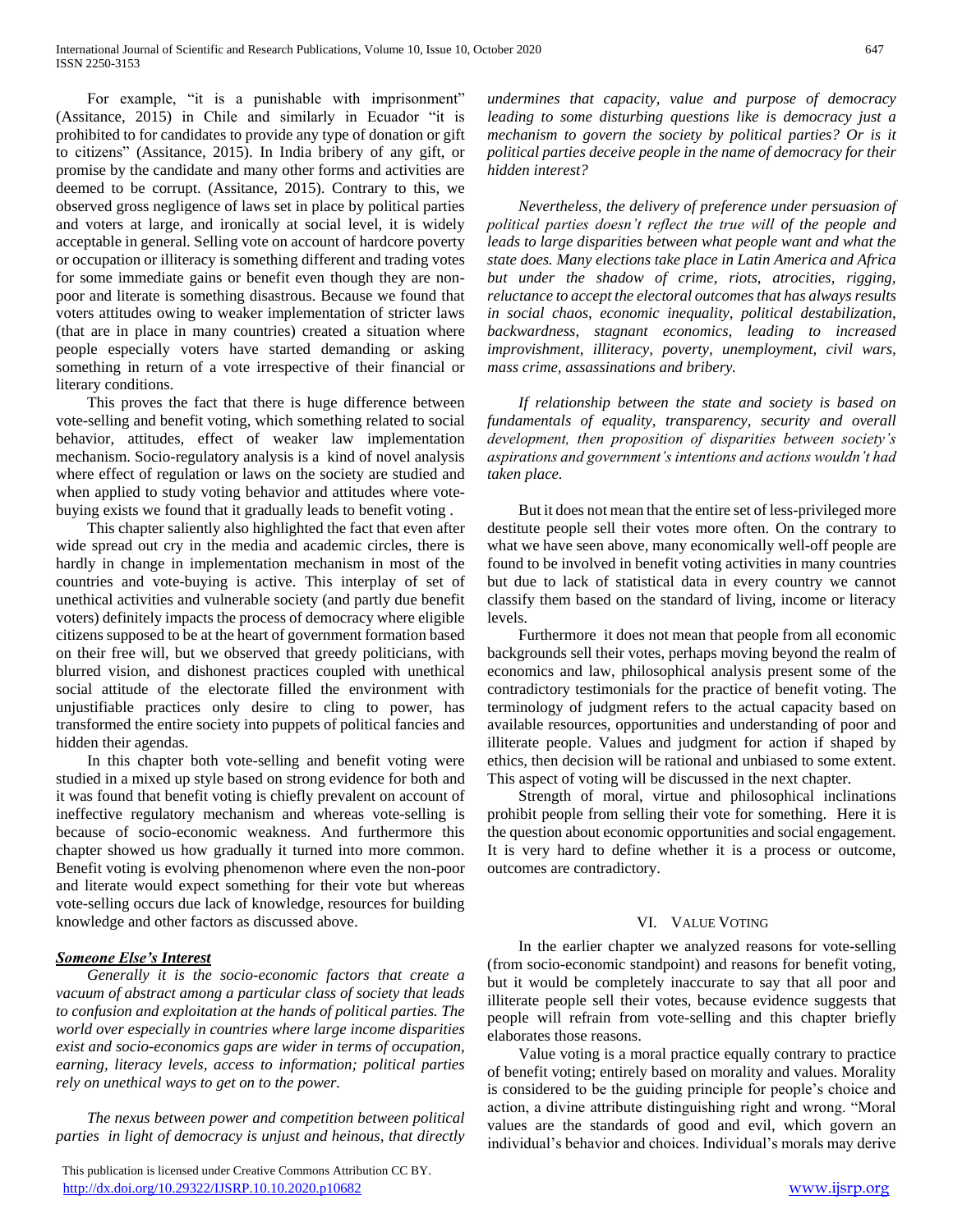from society and government, religion, or self" (Philosophy, 2015).The very nature of this concept is gravely challenging to the practice of benefit voting discussed above. This is because in the earlier chapter the key aggregator for people to vote of a particular party was any benefit in return, but here key factor that drives people to vote are moral values, that will stop them from engaging in vote-selling and buying activities. Epistemologically, value voting rests upon conscience. Here it represents the core assumption of this concept or practice. Value voting or moral voting is essentially a type of natural voting, or voting based on free understanding and will, (As voting is supposed to be) and it is in complete contradiction of benefit voting because value voting is free from any external influence and influencers. In other words, value voting is backed moral values, forbidding any compromise in reluctance. The core pillars of value voting are:

- *1. Free of any influence.*
- *2. Nothing is expected in return of a vote, and*
- 3. *No vote is casted for any apparent or hidden, direct or indirect material gain*.

 These three key pillars of value voting rests upon basic principles of morality, i.e.: honesty, fairness and no cheating. More precisely value voting is essentially a practice of delivering preference freely. Societies the world over have been greatly influenced by philosophy or religion and that remains the fundamental aspect for their motivation towards right or wrong. In other words for centuries religion and philosophy had impregnable impact on human thinking and actions. From theological perceptive the validity of good and evil; is governed by divine laws derived from books of wisdom which remains one of the greatest source and even today it plays a pivotal role in shaping human thinking.

 Value voting profoundly asserts that voters will refrain themselves from engaging into vote-selling activities backed by strong moral. In other words, value voting stress the point that not all people will be ready barter their votes for material gain, and in many occasions, around the world voters out rightly renounced their will to exercise franchise under "someone else interest".

 "Malawian voters are beginning to value their vote more than handouts" (Dulani, 2014) "In a recent study; over 70 percent of Latin America respondents [opposed vote buying.](http://ajps.org/2014/10/09/who-stigmatizes-vote-buying/) Further, these questionable electoral practices in Mexico seem to operate contrary to official commitments to transparency and accountability on the part of the national government". (Matteson, 2015). "Similarly, in a 2011 Afrobarometer survey conducted in [Uganda,](http://www.afrobarometer.org/files/documents/summary_results/uga_r4.5.2_sor.pdf) 76 percent of voters said they would accept money from election candidates but still vote for a candidate of their choice" (Dulani, 2014). "Anti-vote buying" campaigns in both Thailand and the Philippines, for example, have been carried out largely by middle class reformers who seek to "educate" the poor" (Schaffer, What is Vote Buying?, 2002)

 The basic assumption is; even though abject poverty and complete illiteracy coupled with weaker regulatory mechanism may prevail but it is not necessary that people may not be guided by moral values and ethical sentiments that prevent people from selling their votes. "Some were honest enough to tell me that I had ideas for constituency, but they were voting for someone giving them something that I wasn't" (Segawa, 2016). In other words, the lack of sources that help build awareness and strength to form an idea (towards a political party for voting) and the liberty of expressing that choice in terms of vote, does not push people to merely selling their votes for material gain as we seen above. Morality is believed to be naturally embedded in human nature and to any extent it's not based on education or luxuries living. Morality sometimes acts as barrier for vote-selling. But advocates of moral relativism claim that positions of right and wrong are culturally dependent (among others) and differ in different cultures. "Different Societies have different moral codes" (Rachels, 2003). It is true that certain practice by certain section of society at a certain place might be considered moral but ironically the same it might be viewed as evil in certain different part of the world.

 But philosophy of universal morality sets out that all people have similar moral obligations irrespective of race, culture, faith or social code. Ironically, moral universalism turns out to be largely effective because the process, purpose of voting, purpose of government, voting rights, system of establishing government and many other parameters remains the same in all places, so the relationship between morality with vote-selling is basically very close to the integrity and purpose of democratic system, where people are allowed to choose their government to serve in their best interest, then voting under persuasion of political parties.

 The relationship between morality and vote-selling especially for any monetary or material gain is simple; vote-selling broadly involves 3 key things

- *1. Suppression of own free idea,*
- *2. Getting super imposed by someone's idea and*
- *3. Selfishness*

 Vote-selling is one of the most selfish acts on part of the voters because in this case voter is just concerned about deriving any material gain out of his action, and not literally concerned about the moral consequences if his choice goes wrong. Technically, in the first instance, where own free idea got suppressed under someone's influence for material gain; morality vanishes, because the action of vote-selling for gain in return is cheating and lack fairness and thus is immoral. Fairness would call for voting based on personal judgment and not based on someone's assertion to vote.

 From philosophical perspective, the moment an individual agrees of set aside his own idea and adopts "someone else's" preposition, (just in case of voting) then individual has lost moral ground since he acting under the guidance of selfishness, rather than fairness. There has been universal condemnation against selfishness and deceit, irrespective of culture and tradition, and more importantly when viewed in conjunction with impact of selfishness on democratic system as whole, it is more disastrous. Because individual's selfishness creates opportunity for political parties to entice poor and illiterate people to vote in their favor and this will ultimately leads to a system where parties can rule illegitimately.

Analysis of impact of such a sordid system reveals that wicked politicians and greedy political parties make an adverse effect on weaker section of our society and human freedom. "Political and social participation has intrinsic value for human life and wellbeing" (Sen, 1999). But rampant vote buying activities results in congested environment for social and political participation which in turn lowers value for human life and well-being.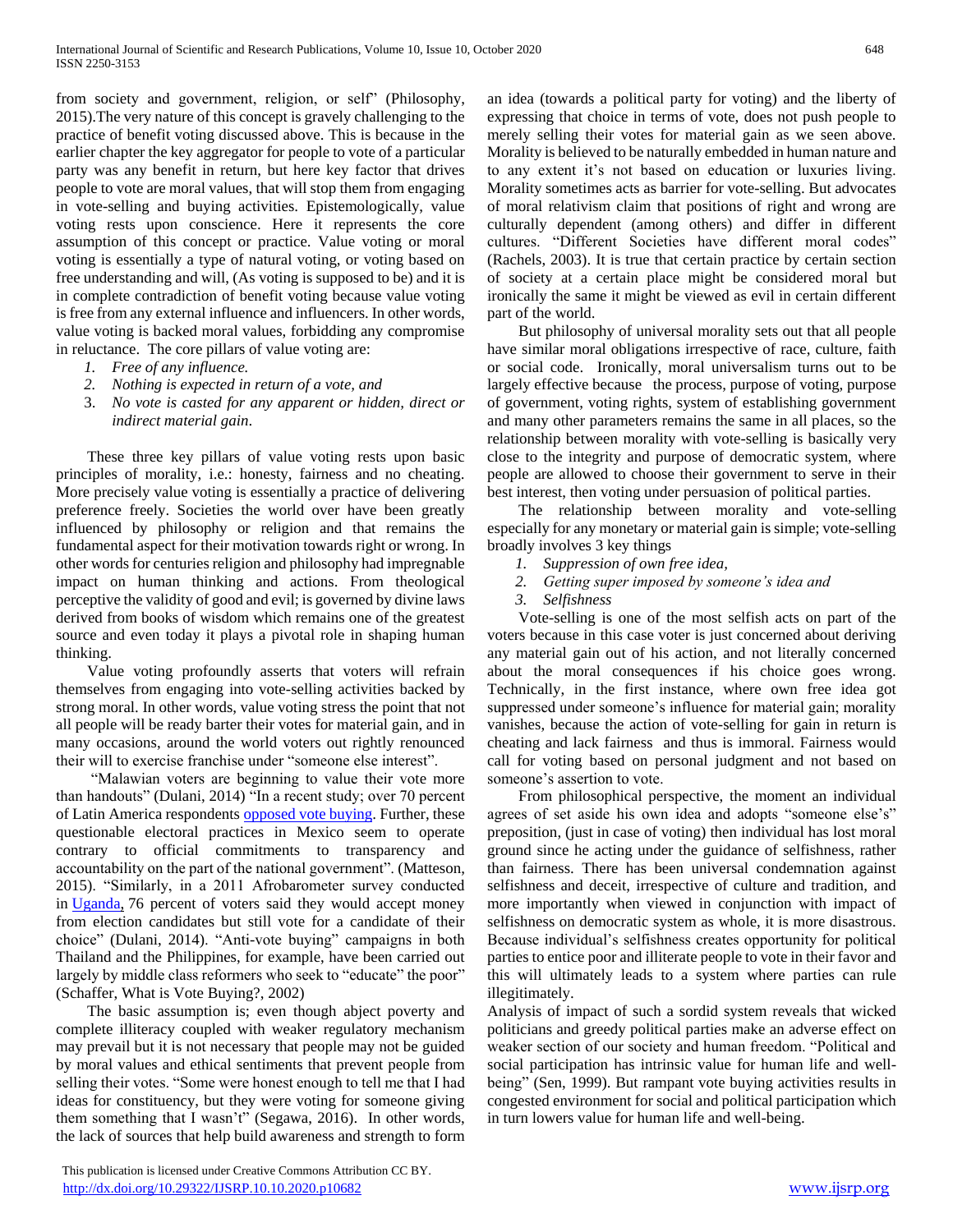The intrinsic values of democracy and democratic system will reduced to "corruptocracy", a system where political parties pursued, influence, suppress, pressurize people to sell their votes most of the time through money and sometimes by muscle power. It's a major jolt to fundamentals of democracy. Coming back to value voting, it is always true that people no matter their living conditions tend to have at least some degree of moral values that forbids them from illicit activities to certain extent. Contrarily, the most vulnerable section of the society consistently turns out to be the victims of vote mobilization techniques and this chapter clearly demonstrates the difference between vote-sellers and nonsellers along with in-depth and broad reasoning for both, which helped us in understanding prevalence of both the phenomenons. In other words, the purpose of this chapter was to highlight the fact that not all voters sell their votes and to distinctively elaborate the reasoning for not selling their votes. On account of lack statistical evidence across the countries the examination and analysis (to clearly distinguish between benefit voters and value voters) has been carried out on philosophical grounding to provide broader critical analysis between the two and its reasoning and impact.

Value voting also highlights the underlying fact that people themselves have raised their voice against vote-buying activities by expressing their reluctance towards it, and on the hand it also proves that in many countries so far no concrete measures initiated to curb vote-buying. These two important facts were recognized only because of the problem was studied under philosophical background. This sort of analysis established the strong foundations to understand the reasoning behind as to why people sell their votes and why not. (Among other reasons)

Value voting proves that social and moral values no matter in what society as so strong and vibrant that, it literally encouraged people to refrain from vote-selling and protest against vote-buying activities that would gradually strengthen the process of democracy and fairness in representation.

 "In Abitibit village in eastern Uganda, one participant commented "we lack so public services, we don't want to receive their 1000 shillings. Whoever wants to help us should come and put up a classroom block instead" (Institute, 2016). Realistically, it's been also found that, it is not just values or theosophical inspiration or moral values that hinder voters from selling their vote, as in case of Uganda. People have recognized the failure of party of keep up their promises, they are able to assess their socioeconomic conditions and correlate with promises made by parties during elections. Secondly many international organizations are organizing village level or town level workshops in many countries like recently in Uganda by an international organization to educate the electorate about their rights and impact of selling vote. To some extent it had been greatly successful especially in Uganda. On the other hand candidates of many different political parties (for example in Uganda and Philippines) have openly urged voters to not sell their votes and this approach is effective to some extent.

# VII. BLIND VOTING

 Blind voting is kind of voting where voters prefer candidates based on their own set of criteria for judgment then rather than performance, achievements, ideology and expertise of a party. The central purpose this chapter is to explain how poorest of the poor

 This publication is licensed under Creative Commons Attribution CC BY. <http://dx.doi.org/10.29322/IJSRP.10.10.2020.p10682> [www.ijsrp.org](http://ijsrp.org/)

and illiterate section of our society forms their decisions to vote and what exactly they deliver. In other words this chapter specifically focuses on particular section of our society and explains how this section forms their judgment and consequentially answers the key question that remains at the heart of discussion and debate in politics and democracy, i.e. Why caste, color, creed, clan based voting still exist.

 But conclusions drawn in this chapter are not just limited to poor and illiterate voters, since evidence suggests that even the non-poor and educated voters has similar attitudes. In this chapter we first briefly evaluate the impact of illiteracy on voting decisions and then in 2nd section we will focus on impact of poverty. Illiteracy can simply be defined as inability to read and write.

Complete illiteracy can be defined as no ability to read or write any language. Illiteracy exists in varying forms and degrees in different places in the world.

 "Complete illiteracy means a person cannot read or write at all. Of equal relevance is the concept of functional illiteracy, which means an individual may have basic reading, writing and numerical skills but cannot apply them to accomplish

 tasks that are necessary to make informed choices and participate fully in everyday life. Poor literacy also limits a person's ability to engage in activities that require either critical thinking or a solid base of literacy and numeracy skills. Such activities may include:

- *1. Understanding government policies and voting in elections*
- *2. Calculating the cost and potential return of a financial investment*
- *3. Using a computer to do banking or interact with government agencies"* (Foundation W. L., 2015)

 Three different forms of illiteracy has been defined above, of all the three, poor literacy phenomenon is most critical to this chapter. Since as per definition, poor literacy limits the ability of person to understand government policies and voting in elections. In other words, Illiteracy naturally lowers (as we have seen earlier) the degree of awareness required to understand and chose a candidate to vote, because it generally creates a situation where it acts as barrier to evaluate and understand the situation, schemes and policies offered by different parties during elections and its impact.

 Put simply poor illiteracy tend to limit learning opportunities for people because they became isolated from print, digital, social media except the television, and if those families are poor then the chances of having a television will also be bleak, in that case opportunities for leaning and staying well aware about national or even local politics and situation will be diminished.

 "Greater education might lead to greater awareness of one's own responsibilities as a citizen, or it might like the informal education gained from non-manual occupations, provide increased ability to handle the mechanics of registering and voting". (Venezky, 1994). The relationship between education and literacy is strong and positive certainly because education helps people to study, understand, participate, analyze, gather information, and chose the best the candidate but ironically; poor illiteracy lessens these opportunities and leads people to something different. "Illiteracy plays into the hands of corrupt politicians who try to win votes on the basis of religious, tribal or ethnic affiliations, rather than on their contributions to the nation". (Ghosh, 2013).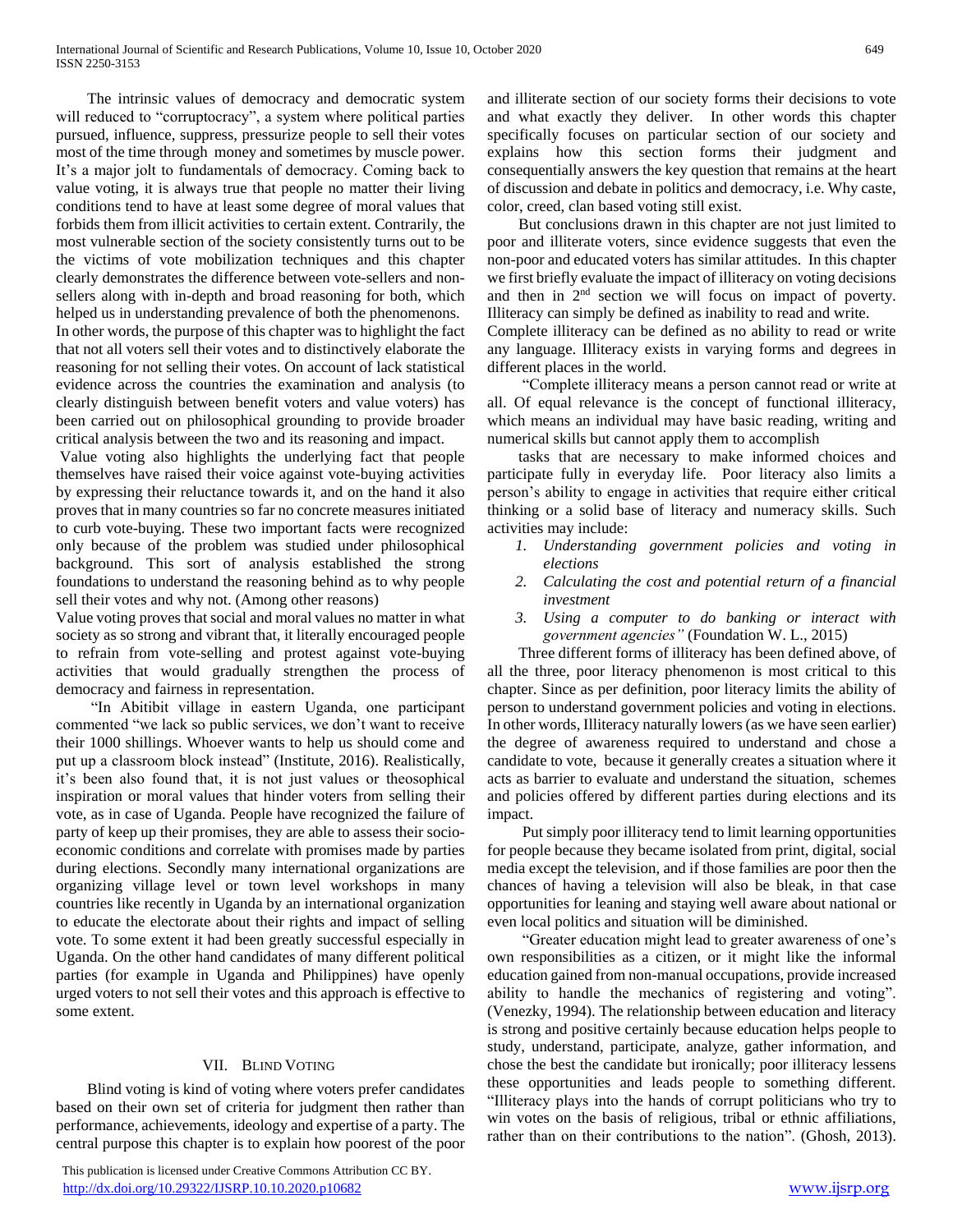On the contrary, widespread illiteracy creates a situation where people start relying on "other" factors or prepositions for choosing their candidate during elections. This deviation results In a situation where voters might consider number of different totally irrelevant factors that does not hold any connection with party or its action plan as basis for expressing their will (vote).

"It seems that present-day elections are no longer about the candidate or proposition with the most appealing content, but rather the candidate or proposition with the best-edited commercial, the brightest colors or the most memorable slogan. In essence, ignorance and superficiality have taken a stronghold on our voting system. People, more than ever before, are voting without knowing what they're voting for". (Mohr, 2008) So now the question arises what factors generally go into their reckoning for vote? Observation suggests that wide range of socio-cultural,

factors like caste, creed, and color are considered. For example in India, caste based voting is largely prevalent in many of the states. This stems from the fact that illiteracy seriously blocks avenues to learn and understand where they gradually get isolated from general public and relies on their self-created philosophies to vote, which are totally out of the realm of voting philosophy. Three factors might be the biggest factors that led people to form their judgment on something not relevant to current state of their country or region

- *1. Lack of ability to read and write*
- *2. Partial isolation from literate community*

3. *Lack of awareness about parties and their candidates* Different forms of illiteracy driven voting is being described in the chart below, based on findings, and observation.



 The most common type of voting especially found in India is caste based voting, where people prefer to vote of a candidate who belongs to their caste. "The Caste based factor has without doubt defined the performance of the parties in the past elections". (Narain, 2014). This remains of the most crucial aspect in India democracy. And second most common type of voting is religion based voting where people tend to support and vote for a candidate who belongs to their religion. "A Pew Forum Analysis of nearly final exit poll data released on Wednesday found that Obama won among Catholics, Jews, and non-whites across religious traditions, but saw a dip in his support among white evangelicals, a white Catholics, among other." (Kaleem, 2012). But it should be noted that as mentioned above, illiteracy "may" not be the only factor for these diverse forms of voting and varied attitudes; many other factors might be responsible, examination of which is literally beyond the scope of this paper. But theoretically it's been found that the consequences of poor of complete illiteracy may sometimes lead to these forms of voting.

 Furthermore, "From my town" is type of voting where people unreasonably prefer voting a candidate who belongs to their hometown, or native place. This naturally shrinks the opportunity for another candidate from a different province to stand for elections. Personal longings is having a deep culture orientation where set of people tend to vote to candidate with whom they had old family ties, or someone in their family had good personal ties or close relationship.

 Now let focus on how hard core poverty may influence the voting decision.



 Perhaps hard core poverty does have a strong impact on how voters make their decisions, these include cash oriented, material help, food based and favor based. "Last year in West Memphis Ark. a statehouse candidate used \$2 half pints of vodka" (Fahrenthold, 2012).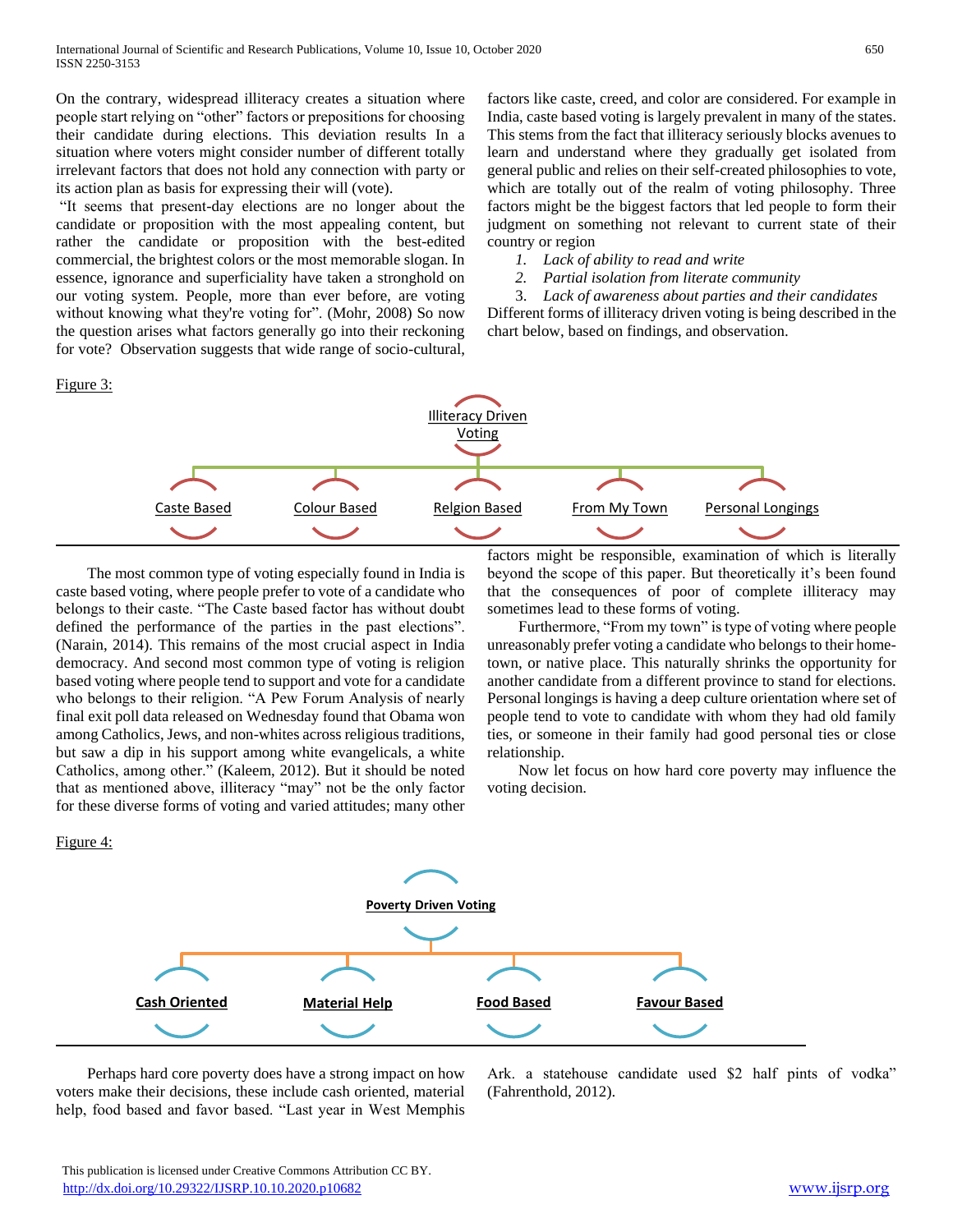The above is example of cash oriented vote-selling mainly driven by poverty, secondly material help based vote-selling means selling vote for "mixer and grinder" or saree. Parties in India raised allegations of distribution of saree and other dress materials by other party ahead of state assembly polls. (Oneindia, 2015) Thirdly, food based vote-selling is a type of vote-selling where person agrees to sell vote for lunch or dinner or some other eatables and finally favor based vote selling is a type of trade where candidates promises a person to do something good for him,(promises of government job or allocate of house in government housing colony ) though this is mainly a kind of benefit voting.

 This chapter elaborated social attitudes towards voting under certain socio-economic conditions, just to showcase a glimpse of how voting as such is exercised. Primary aim of this chapter was to go beyond benefit voting and vote-selling and focus on how hard core poverty and poor illiteracy impacts voter's psychology. This helps us understand, how socio-economic characteristics of a region of county or district or entire state opens avenues to exploitation and misrepresentation by political parties or the ruling class and in the other hand this chapter deciphers how social attitudes transforms due to poverty and illiteracy and how disastrous it will be of our democracy.

# VIII. DISCUSSION AND FINDINGS

It's been observed that electoral fraud stretches beyond voting, where vote selling or benefit voting are just the beginning of entire process. Many democratic countries around the world suffer from cruelties of wicked politics. To some extent regulatory vacuum is greatly responsible and to large extent and on top of it absence of strategic reform process is adding fuel to fire. It also been observed that political parties have created an environment where political power and electoral mandate seem to have overtaken the values and purpose of democracy. "Nigeria is in the league of less successful countries in the area of election management and outcomes: the electoral rules are either unclear, ever changing, or easily subverted; the electoral body is structurally weak and perennially ineffective; the political actors and agencies are like gladiators in their conduct; while the people are often powerless in an environment of political and electoral misdemeanor". (Agbaje, 2006). As discussed above, it's the culmination of weak regulatory structure, irresponsible politicians, greedy political parties and irrational voters that have created conducive atmosphere where electoral fraud, misrepresentation, corruption and selfishness have become a central part of establishment of government.

 From micro stand point, disobedient citizens ( towards the law of the land) and greedy candidates have started taking advantage of certain continuing loopholes in regulatory structure at the macro level and nourished a culture of where illicit practices have become a socially acceptable and politically beneficial. In case of Tamil Nadu, as we observed that political parties try to lure voters to vote in their favor by distributing certain very short-term goods like rice cooker or saree which clearly demonstrates that parties target people with simpler and cheaper needs which can be fulfilled easily so that they can vote in their favor easily.

 This publication is licensed under Creative Commons Attribution CC BY. <http://dx.doi.org/10.29322/IJSRP.10.10.2020.p10682> [www.ijsrp.org](http://ijsrp.org/)

Similarly as in case of Delhi, rag picker provides sufficient evidence that political parties work through a coveted mechanism where they target people with limited accessibility to knowledge and smaller needs. *Jhuggi* literally in English means *Slum* and parties during assembly elections offered INR 1000 Rs (15 USD Exchange rate observed on April/17/2016) to vote in their favor

 The above 2 cases gives us insights into the strategy followed by the political parties and how well they are exploiting it, but the evidence suggests the other way around. In the above case, poverty and lack of resources to understand the process and meaning voting has become a bed rock voting corruption. "In the context of a weak electoral body, a perverted electoral process and undemocratic political parties, the stage is set for flawed elections". (Agbaje, 2006)**.** 

 Similarly in Uganda we noted a candidate's confession that she never won because she never offered anything to voters to vote in her favor. This sort of social attitude and social acceptance will certainly destroy the integrity and fairness associated with the democratic system and will eventually lead to a situation where standing for elections becomes a profession for the affluent which will completely overshadow the purpose of elections and effectiveness in governance.

 On the other hand if we look at strong evidence from India, related to "taxi ride" and "free trip to temple", it generally explains how strong the interaction is between weak regulatory and social attitudes, totally different from what we observed in the above 2 cases where we identified strategies employed the parties. These both set of verifiable evidence is strong enough to consider these case at macro level, because majority of the underlying facts about these practices are taken from the media and they have presented this a more broader and social level, so it ultimately proves something that went unnoticed so far before this research.

 Coming back to the topic, further more we also found that sometimes even abject poverty and lack of information will not act as hindrance that will stop people from selling votes. Social values in some have emerged for more superior in shaping the conscience and social actions. On the other hand we also observed that many international organizations are working tirelessly in creating awareness by educating them distance themselves from voting selling activities. This proves that it is a two-way mechanism where realization at social level has emerged and thereby association has been formed between social attitudes and vision of many international organizations which in fact resulted in defiance of vote buying and selling activities in some parts of the world.

 Similarly we also observed different patterns of voting and voting behavior based on personal, cultural, social aspects which seems to be slightly surprising. This proved that voting behavior in many countries to some extent is largely influenced by many non-economic and non-political factors that certainly go unnoticed. But its seems rather rigid to straight away make any negative conclusions of its impact of process of establishing government since its requires rigorous and lengthy research to find accurate and strong correlation but based on preliminary evidence presented in the third chapter it can be said that voting involves preference of personal and cultural biasness coupled with social attachments towards candidates, parties, race, color, food and many other factors.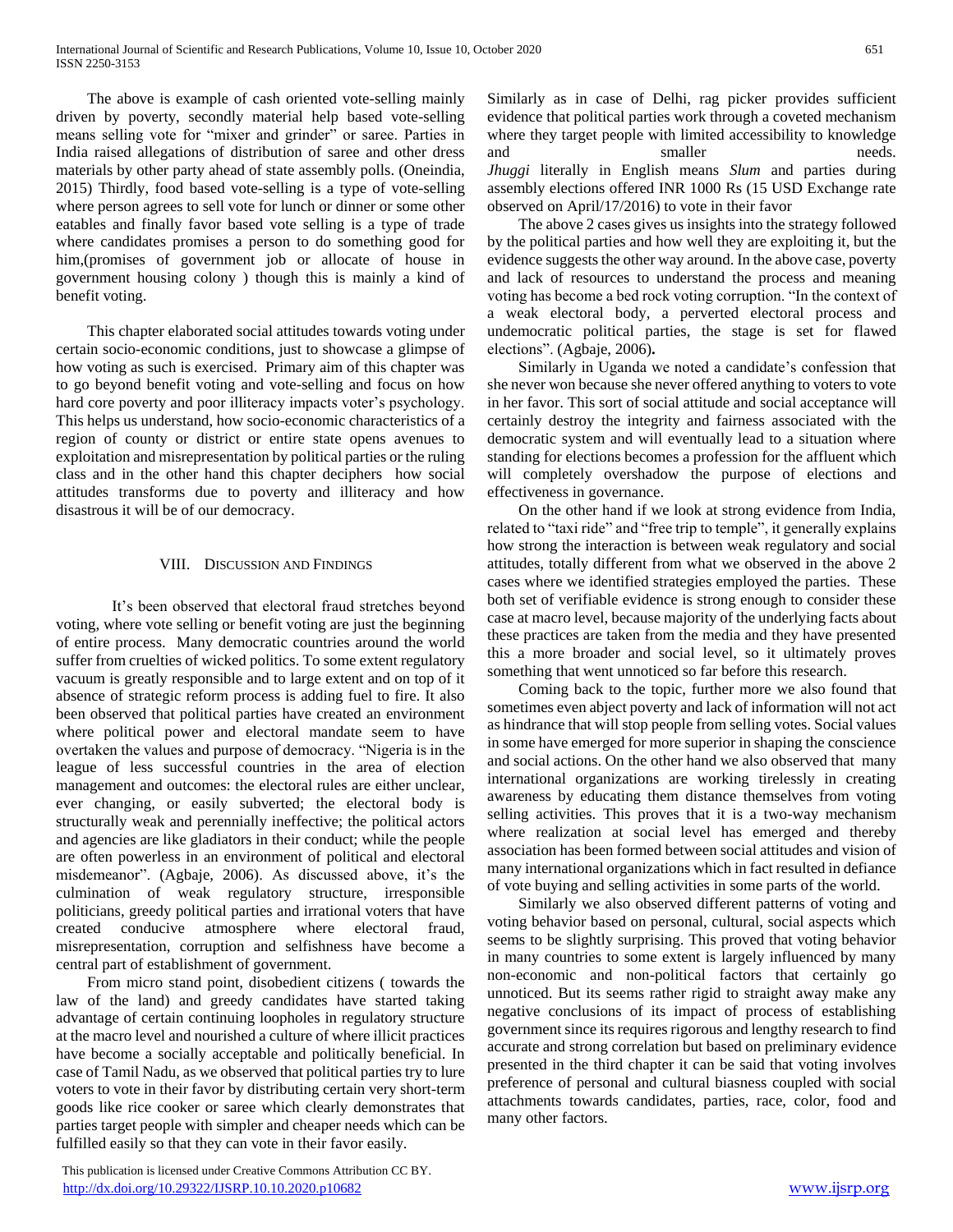Finally it's been found that the practice of voting in most of the countries observed is different from conventional beliefs. Many factors play a central role in the process of voting and decision making and it does create long-lasting, severe impact of quality of governance, integrity of democracy, future of billions of people, resource utilization, foreign relations and many other variables.

# IX. CONCLUSION

 Battle between political supremacy and fairness or fair voting will always be there, until political parties refrain themselves as honest servants of the nation willing to serve, based on true and fair reflection of society's will. It is the ideological error that most of the parties around the world suffer from; which gradually drifts them away from electoral ethics and democratic fairness. This creates a situation of discontented citizens, weak governance, disparity between political will and social aspirations; leading to mass protests, social unrest, violence, rebellion and chaos. It's a transition to disaster.

 Many poor countries (only democratic) around the world suffer from increasing socio-political disparity and the root cause lies in electoral fraud and social attitudes. Impact of electoral fraud will not be limited to a particular constituency or district, province or state but it gradually culminates into a global mayhem. On the other hand, we must not forget that social attitude towards governance and electoral system also needs to be realigned and readjusted in line with the principles of democratic system, or otherwise a tradition of rights trading will flourish and democratic values will be sidelined. Weak democratic system will weaken governance and administrative system and gradually this will reflect in decisions and policies executed by the government.

Weak regulatory environment, vote-buying, hard core poverty and illiteracy nourishes illicit activities (to some extent) and establishes a government which may not function as per the social aspirations and this leads to disaster and effects lives of millions of people around the world.

 It's really saddening to note the elimination of electoral fraud and strengthening of democratic process is not a part of Sustainable Development Goals (SDG's) recently released by the United Nations because I think without electoral fairness and democratic justice it is to some extent not possible to align national vision with these goals and may result to another extension of these goals in future, so to fill that presumed void and achieve goal together its critical to include elimination of electoral fraud into SGD's. This is because recent experience with respect to Millennium Development Goals strongly suggests that global partnership was hugely successful and the entire apparatus proved to be very effective as a system, perhaps more specifically with regards to extreme poverty and universal primary education goals where almost half of the goals were met. More precisely in case of sustainable environmental goals, almost 50% of the targets were achieved comparatively. For example, 4.2 billion people gained access to piped water till 2015 compared to just 2.3 people in 1990 (Nations, 2015).

 Global problem demands a global solution, and I think that we can tackle these issues very effectively with the help of system of current global governance. Because it create a global system of accountability and transparency where national governments will

 This publication is licensed under Creative Commons Attribution CC BY. <http://dx.doi.org/10.29322/IJSRP.10.10.2020.p10682> [www.ijsrp.org](http://ijsrp.org/)

be monitored on the basis of their action against these evil practices which promotes transparency and responsibility.

## **Four-Point Solution**

- 1. Create a global database based in surveys related to electoral fraud, intensity, and frequency
- 2. Include this goal as a part of SDG's.
- 3. Create a global system or reporting on progress and challenges
- 4. More coordination between local government and international organizations

 One of the biggest shortcoming for this research is it lacks statistical data, this is partly due the fact that there's no such global database on electoral fraud, frequency and magnitude of voting trading, tactics of political parties, action by national governments among other, so creation of huge data base will help us monitor changes, keep track of events, develop insights and finally to initiate necessary action.

 Furthermore, due to absence on reporting on electoral performance, conduct and practices, it's becoming increasingly difficult to understand the entire system from global perspective and monitor it. This way we can create a system of checks and balances and promote cooperation between national government and international organizations. Organizations like the World Bank among others can play a central role in bringing more transparency because these organizations based on their expertise can conduct surveys and maintain data and coordinate with governments in building effective solutions and rescue democracies from disasters.

### **REFERENCES**

- [1] Agbaje, A. ( 2006). Do Votes Count? The Travails of Electoral Politics in Nigeria. Council for the Development of Social Science Research in Africa, 3-4.
- [2] Archie, L. A. (2003). Introduction to Ethical Studies. Retrieved Sep 11, 2015, from http://philosophy.lander.edu/ethics/ethicsbook.pdf
- [3] Assitance, I. f. (2015). Is there a ban on vote-buying? Retrieved 01 12, 2016, from Insitutite for Democratic and Electoral Assitance, Political Finance Database: http://www.idea.int/politicalfinance/question.cfm?field=282&region=34
- [4] Cheeseman, N. (2015). Young African Leaders Initiative,. Retrieved 02 12, 2016, from There's no value is selling your vote: https://yali.state.gov/courses/elections/
- [5] Ching-Yuan Lin, J. A.-R. (2007, April). Poverty and Voting Behaviour A case of Taiwan. Retrieved July 29, 2015, from http://www.ecu.edu/cscas/econ/upload/ecu0706.pdf
- [6] data, O. w. (2014). our world in data. Retrieved Sep 11, 2015, from literacy Empirical view: ourworldindata.org/data/education-knowledge/literacy/
- [7] Dulani, B. (2014, May 31). Incumbency and handouts don't guarantee winning an African election. Retrieved 11 29, 2015, from Al Jazeera: http://america.aljazeera.com/opinions/2014/5/malawielectionsjoycebandapetermutharikaafrica.html
- Fahrenthold, D. A. (2012, 10 1). Selling votes is common type of election fraud. Retrieved 02 11, 2016, from The Washington Post: https://www.washingtonpost.com/politics/decision2012/selling-votes-iscommon-type-of-election-fraud/2012/10/01/f8f5045a-071d-11e2-81baffe35a7b6542\_story.html
- [9] Foundation, J. R. (2012). Josepf Round Tree Foundation. Retrieved 08 1, 2015, from Josepf Round Tree Foundation: http://www.jrf.org.uk/sites/files/jrf/poverty-definitions.pdf
- [10] Foundation, W. L. (2015). The Economic and Social Cost of Illitracy. Grandville USA: World Litreacy Foundation.